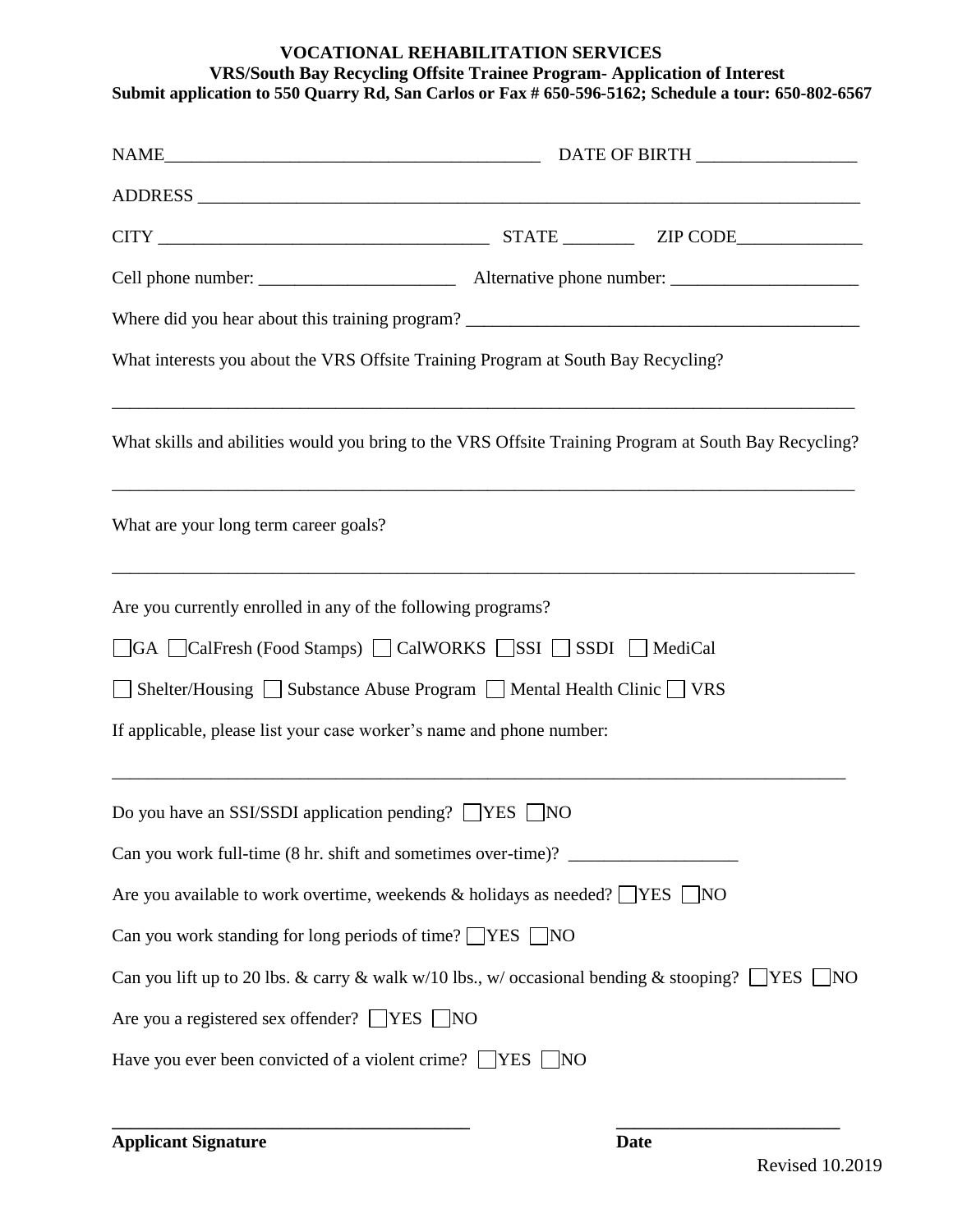## **PHYSICAL CAPABILITIES ASSESSMENT**

## **In my opinion….**

I can lift and maneuver (how many?) \_\_\_\_ lbs frequently, \_\_\_ lbs occasionally.

**Walking:** My normal walking pace is \_\_\_\_\_ slow \_\_\_\_\_ medium \_\_\_\_\_ fast and I can walk

miles.

**Sitting:** I can sit for

\_\_\_\_ Less than 30 minutes before changing positions  $\frac{1 \text{ hour} - 1.5 \text{ hours}}{2}$  $\frac{1.5 \text{ hours}}{2.5 \text{ hours}}$ \_\_\_\_ 3 hours or more

**Standing:** I can stand for

- \_\_\_\_ Less than 30 minutes before changing positions
- $1$  hour  $-1.5$  hours
- $\frac{1.5 \text{ hours}}{2.5 \text{ hours}}$
- \_\_\_\_ 3 hours or more

**Climbing**: I can climb stairs

\_\_\_\_ Repeatedly \_\_\_\_ Occasionally \_\_\_\_ Not at all

 I can climb ladders Repeatedly Occasionally Not at all

**Reaching:** Reaching capabilities

- \_\_\_\_\_ No restriction
- \_\_\_\_ Causes pain or soreness
- \_\_\_\_ Unable to perform

**Crawling:** Crawling capabilities

- \_\_\_\_ No restriction
- \_\_\_\_ Causes pain or soreness
- \_\_\_\_ Unable to perform

**Bending:** Bending capabilities

- \_\_\_\_ No restriction
	- \_\_\_\_ Causes pain or soreness
	- \_\_\_\_ Unable to perform
- Vision: \_\_\_\_ No limitation \_\_\_\_ Limitations \_\_\_\_ Color blindness \_\_\_\_ Right Eye \_\_\_\_ Left Eye
- **Hearing:** \_\_\_\_ No limitation \_\_\_\_ Limitations \_\_\_\_ Right Ear \_\_\_\_ Left Ear